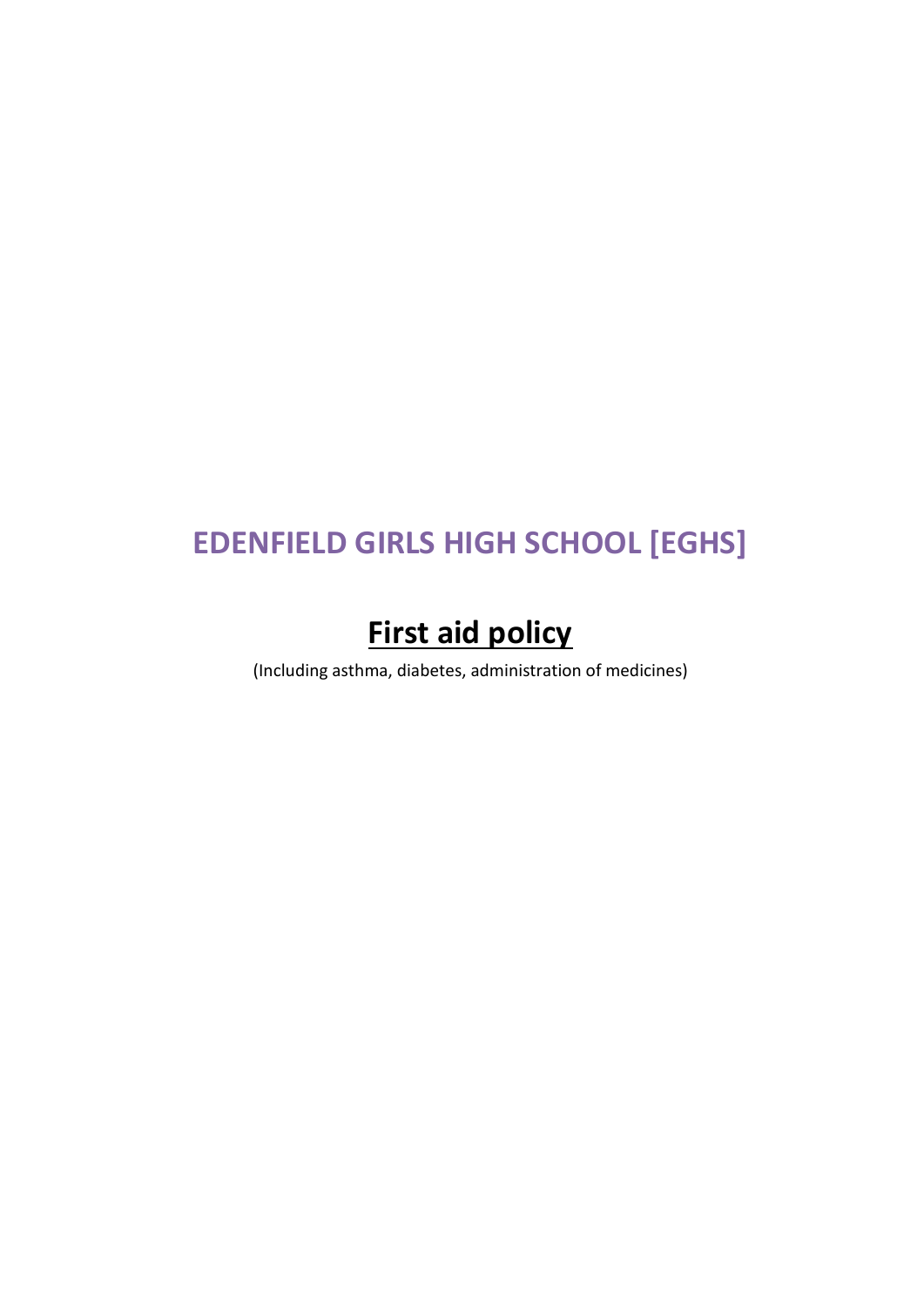# **Administration of Medicines during School Hours**

From time to time, parents request that the school should dispense medicines which need to be administered at regular intervals to pupils.

These requests fall into two categories:

- 1. Pupils who require emergency medication on a long term basis because of the chronic nature of their illness (for example, asthma)
- 2. For casual ailments it is often possible for doses of medication to be given outside school hours. The school does not administer medicines for casual ailments.

If it is unavoidable that a child has to take medicine in school, written approval and instructions are to be given by the parent:

The medicines must be brought into school in a properly labelled container which states:

- (a) The name of the child (b) The name of the medicine, (c) The dosage, (d) The time of administration
	- Medicines will be kept in a secure place by staff in accordance with safety requirements
	- Paracetamol will not be administered under any circumstances

# **Asthma policy**

The school recognizes that asthma is a widespread, serious but controllable condition affecting many pupils at school. The school positively welcomes all pupils with asthma to achieve their potential in all aspects of school life by having a clear asthma policy that is understood by school staff and pupils. (Supply teachers and new staff are also made aware of the policy.) All staff, including lunchtime supervisors, who come into contact with asthma, is provided with training. Training is updated once a year by the Head teacher.

# **Asthma Medicines:**

- Immediate access to reliever medicines is essential. Pupils with asthma are encouraged to carry their reliever inhaler
- Parents are asked to ensure that the school is provided with a labelled spare reliever inhaler. These should be labelled with the child's name and kept in the school office.
- Office staff should check the expiry date of inhaler and inform the parent.
- School staff are not required to administer asthma medication to pupils. All school staff will let pupils take their own medicines when they need to.
- The law has changed and school is permitted to purchase one inhaler per form. These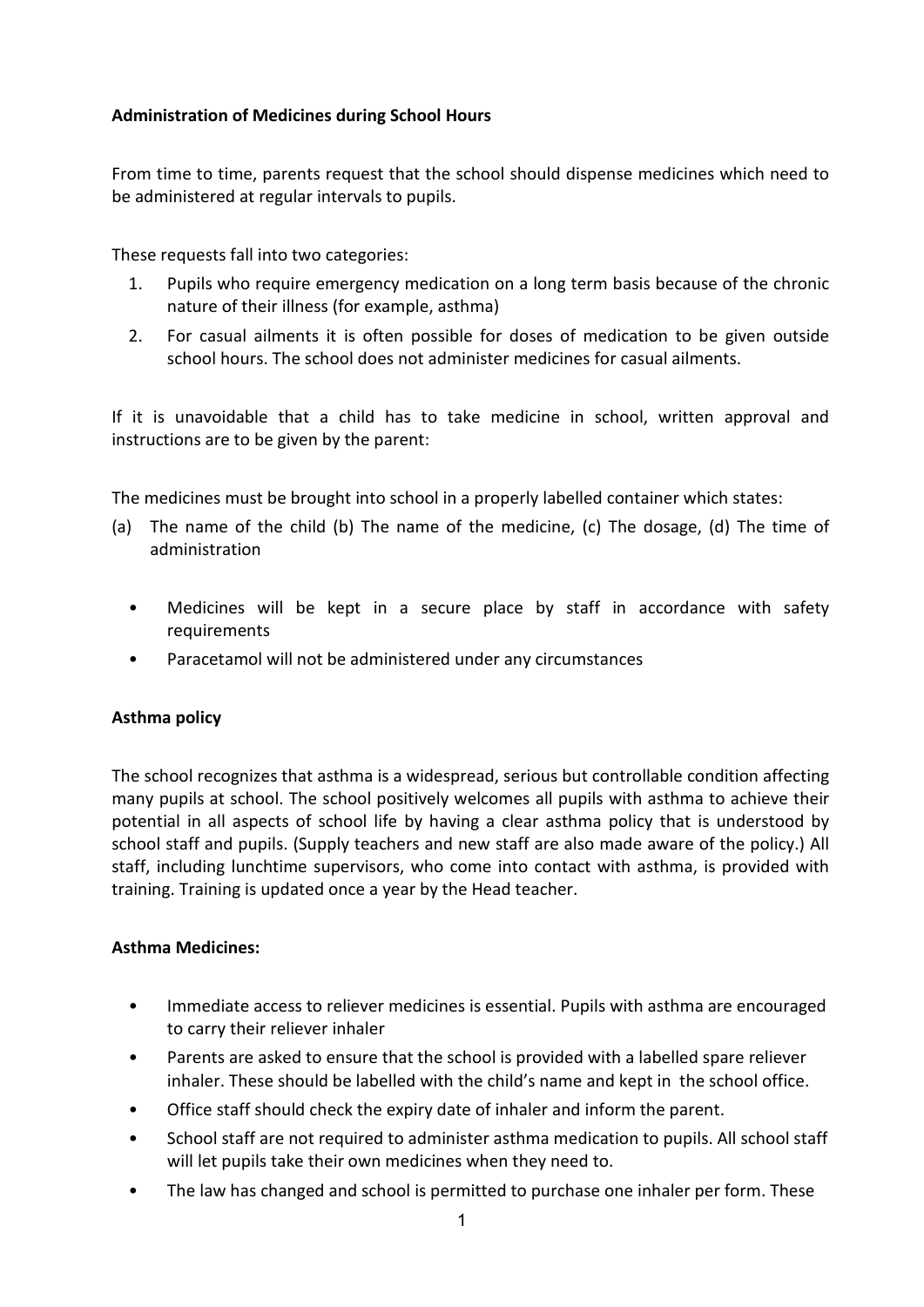will be kept in the school office.

## **Record keeping;**

At the beginning of each school year or when a pupil joins the school, parents are asked to indicate any medical conditions their child might have including asthma on an enrolment form.

Staff will be given a list of known medical conditions at the beginning of the year and are expected to follow the procedure of indicating medical conditions in their mark books/planner. Any medicines administered to pupils is recorded in the office.

### **PE, games and activities**

- Taking part in sports, games and activities is an essential part of school life for all pupils. All teachers are made aware which pupils have asthma. No pupil should be excluded from activities.
- Pupils with asthma are recorded in the Medical Conditions list distributed at the beginning of the school year. Disseminated to staff on INSET day at the start of the year,
- All pupils with inhalers should be required and reminded to take them on any school activity.

Asthma sufferers who require inhalers are required to keep them on their persons at all times. Staff will allow them to self-administer when required.

Letters will be sent to parents at the beginning to the school year reminding them to send a labelled inhaler to the office available should the pupil forget to bring their inhaler.

At the beginning of each school year all pupils will be informed about the correct use of inhaler.

Where long term needs for emergency medical attention exist, such as epilepsy, the school will require specific guidance on the nature of the likely emergency and how to cope with it while awaiting paramedical assistance. Detailed written instructions should be sent to the school and the parent/guardian should liaise with their child's Form teacher. If the emergency is likely to be of a serious nature, emergency contact numbers must be given where an adult is available at all times.

### **Diabetics**

After consultation with parents the school requires the following actions to be taken;

• All members of staff should be aware of a pupil's condition and relevant symptoms.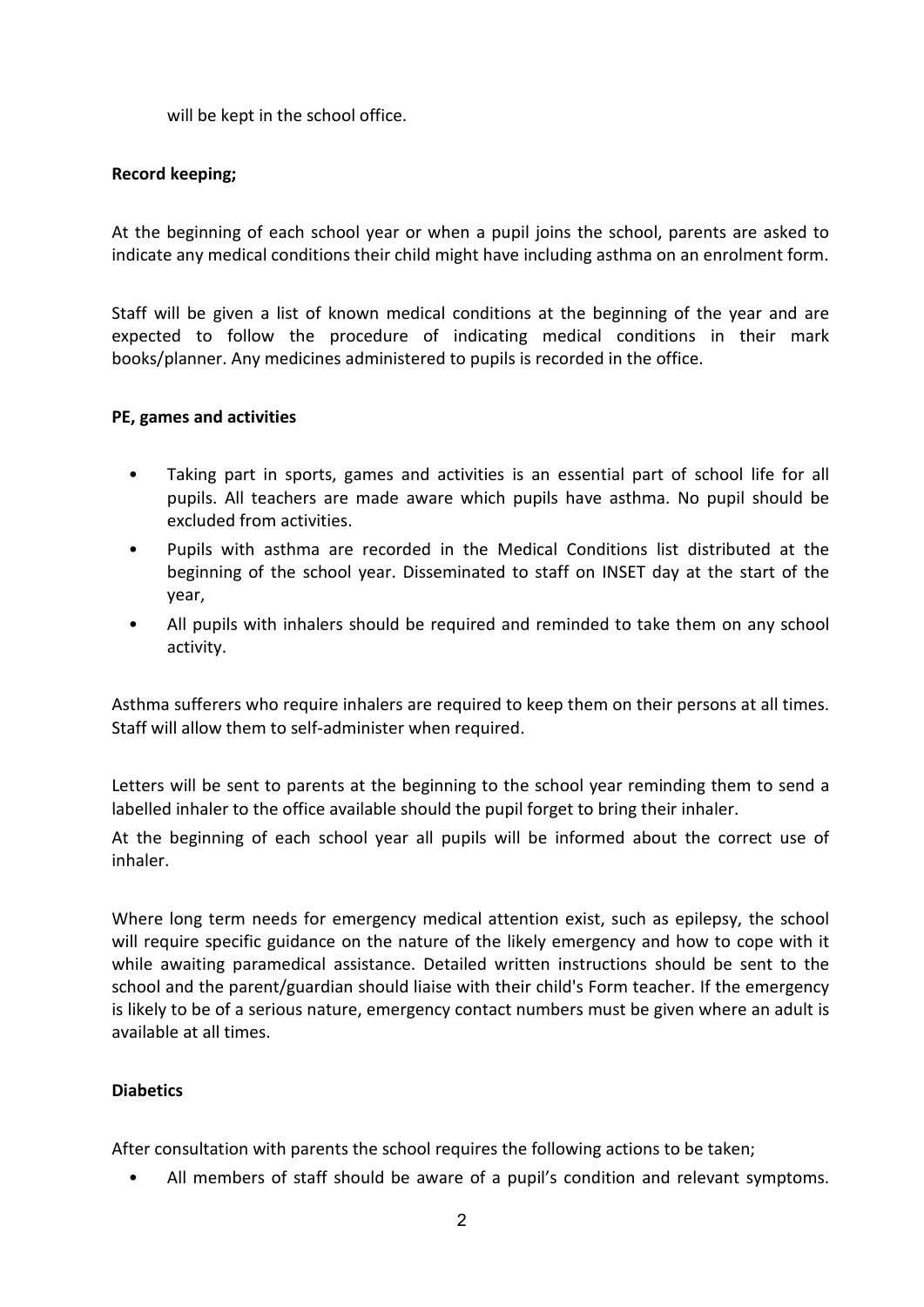Should a diabetic pupil be taken off the School premises, for any length of time, the staff member in charge is responsible for ensuring the required medicines are taken? NO RISKS SHOULD BE TAKEN.

- Pupil should always have a supply of dextrose tablets or equivalent on her person
- A further store of these items should be made available in a named secure plastic container
- A supply of Hypostop which is within its' Use-By Date should be in the office fridge
- If applicable a supply of emergency insulin should be in the first aid room fridge
- All relevant items should be taken on Educational Visits

#### **First Aid in school**

All staff, both teaching and non-teaching are responsible for dealing with minor incidents requiring first aid.

During lesson time if first aid is required the class teacher should send for one of the registered first aiders, preferably one of the non- teaching staff (where available). If an accident occurs in the playground during breaks or lunchtimes and first aid is required, then one of the staff on duty in the playground should send for one of the first aiders.

Should a pupil refuse first aid treatment the Head Teacher, parents/carers must be informed immediately.

The qualified first aiders in school are;

Mrs Y Mubarak Mrs K Begum

#### **Safety/HIV Protection**

Always wear disposable gloves when treating any accidents/incidents, which involve body fluids. Make sure any waste (wipes, pads, paper towels etc.) are placed in a disposable bag and fastened securely. Any pupils' clothes should be placed in a plastic bag and fastened securely ready to take home.

#### **First Aid Supplies**

First aid boxes are located in the; The staff room/ and First aid room

#### **Person Responsible for Supplies**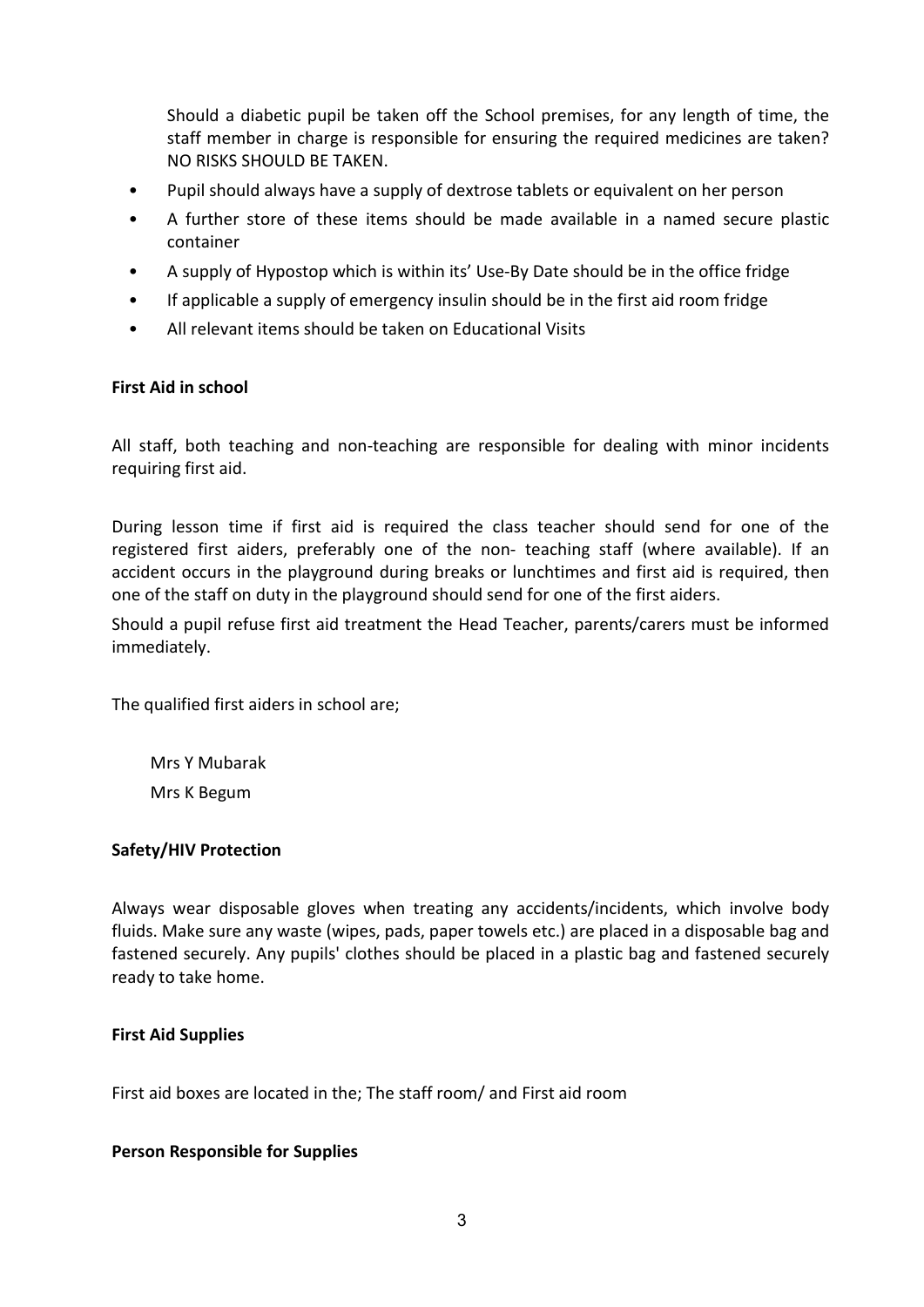Mrs. Mubarak is responsible for checking the contents of the first aid boxes on a regular basis and placing orders to replenish stock. All staff are responsible for notifying Mrs Mubarak if the supplies in any of the first aid boxes are running low.

Each first aid box should contain:

- guidance card
- 20 individually wrapped adhesive dressing
- 2 Sterile eye pads
- 4 individually wrapped triangular bandages
- 6 safety pins
- 6 medium sterile wound dressings
- 2 large sterile wound dressings
- 2 pairs of disposable gloves
- plastic disposable bags
- Resusciaid
- 2 eyewash vials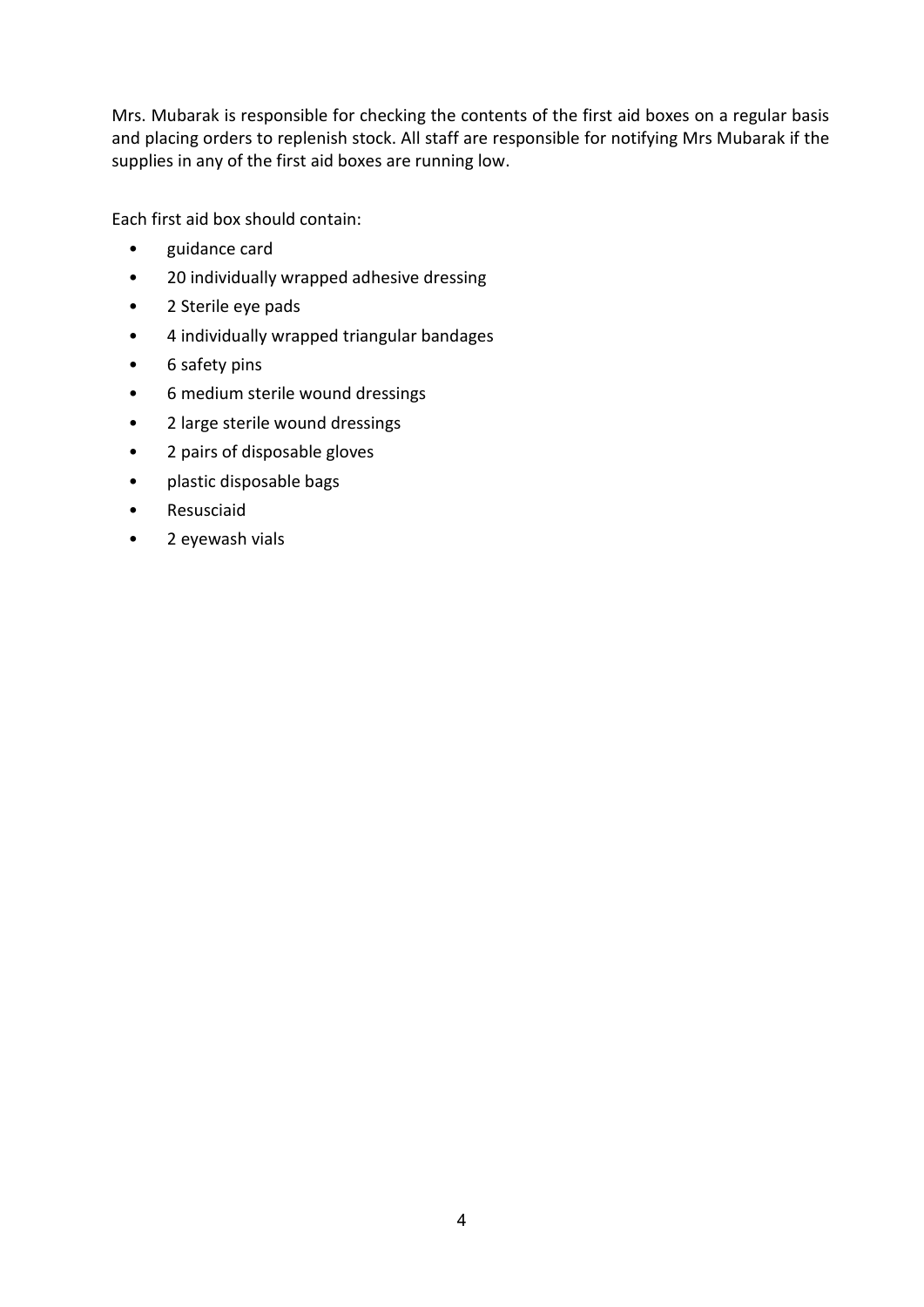## CHECKLIST

BOX IN ROOM

| <b>EQUIPMENT</b>                                  | A | $\sf S$ | O | N | D | J | F | M | A | M | J | J |
|---------------------------------------------------|---|---------|---|---|---|---|---|---|---|---|---|---|
| guidance card                                     |   |         |   |   |   |   |   |   |   |   |   |   |
| 20 individually wrapped adhesive<br>dressing      |   |         |   |   |   |   |   |   |   |   |   |   |
| 2 Sterile eye pads                                |   |         |   |   |   |   |   |   |   |   |   |   |
| 4 individually wrapped<br>triangul<br>ar bandages |   |         |   |   |   |   |   |   |   |   |   |   |
| 6 safety pins                                     |   |         |   |   |   |   |   |   |   |   |   |   |
| 6 medium sterile wound dressings                  |   |         |   |   |   |   |   |   |   |   |   |   |
| 2 large sterile wound dressings                   |   |         |   |   |   |   |   |   |   |   |   |   |
| 2 pairs of disposable gloves                      |   |         |   |   |   |   |   |   |   |   |   |   |
| plastic disposable bags                           |   |         |   |   |   |   |   |   |   |   |   |   |
| Resusciaid                                        |   |         |   |   |   |   |   |   |   |   |   |   |
| 2 eyewash vials                                   |   |         |   |   |   |   |   |   |   |   |   |   |

# **Allergies/Long Term Illness**

A record is kept in the School Office of any child's allergy to any form of medication (if notified by the parent) any long term illness, for example asthma, and details on any child whose health might give cause for concern.

### **Infectious diseases**

From time to time pupils contract certain illnesses through no fault of their own, for which they have to be excluded from school for a specific period of time. Below is a list of diseases and the time for which they should be kept at home:

| Chicken pox    | 6 days minimum from onset of rash         |
|----------------|-------------------------------------------|
| German measles | 7 days minimum from onset of rash         |
| Measles        | 7 days minimum from onset of rash         |
| <b>Mumps</b>   | 7 days minimum or until swelling has gone |
| Whooping cough | 21 days minimum from onset of cough       |
| Impetigo       | Until skin has healed                     |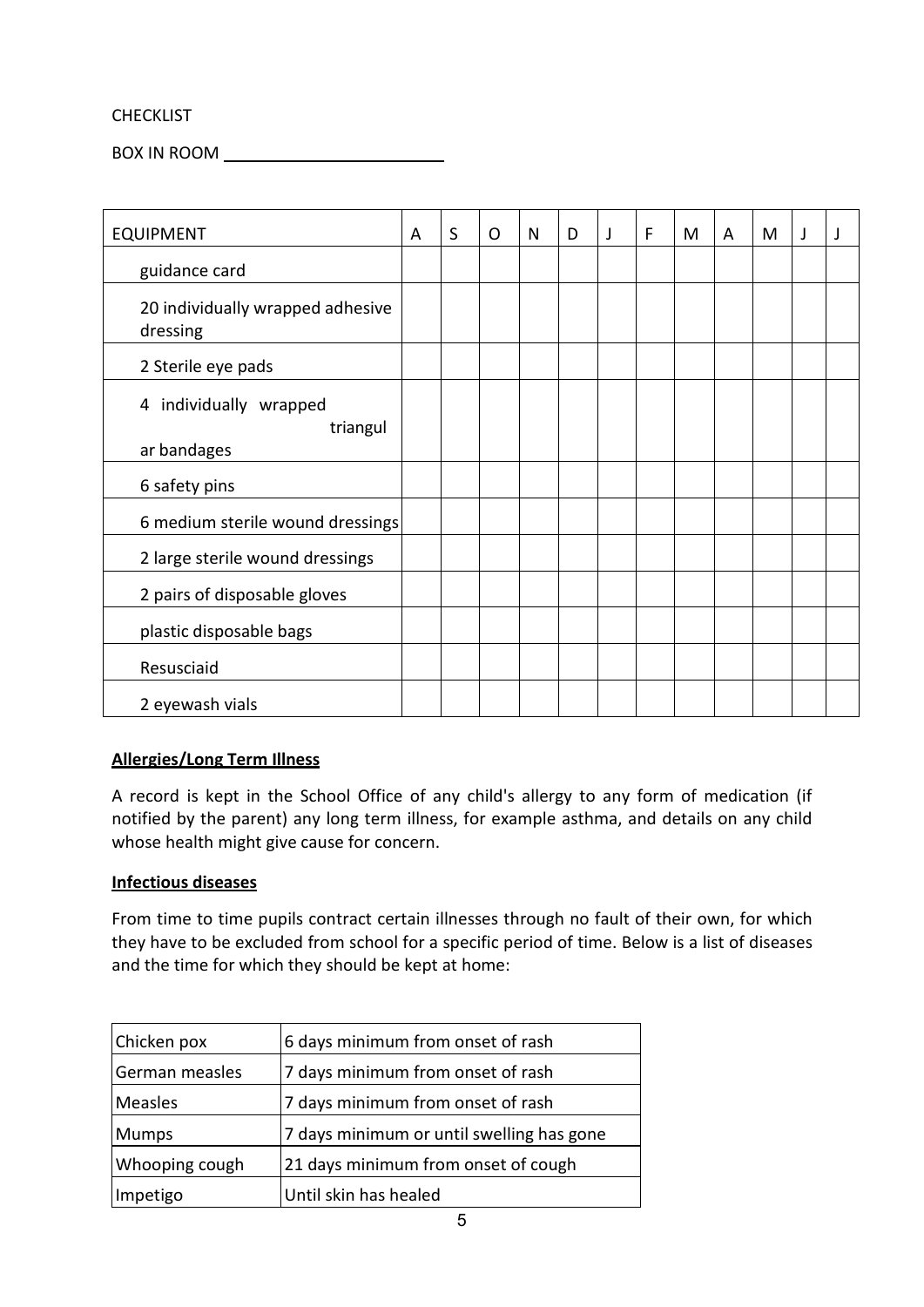# **Accidents**

# **Recording**

All accidents must be recorded in the Log/Accident Book. All details need to be filled in, including any treatment given.

If the accident is more serious, the aim of the school is to get the child qualified medical attention as quickly as possible. Parents are informed straight away, and if necessary, an ambulance sent for. A member of staff will collect information and accompany pupil (if the parent has not been able to come into school by the time the ambulance arrives). If Parents are uncontactable, the Head Teacher must be informed and the school will take responsibility in loco parentis.

Accidents fall into four categories:

- Category 1 Fatal
- Category 2 Major injury

Accidents in these two categories should be reported immediately to: The Health and Safety Executive Quay House, Quay Street Manchester M33JB Telephone 0161-952-8200

The accident should be reported by telephone immediately, and then confirmed in writing on form F2508 for injury or dangerous occurrences and form F2508A for diseases at work.

If the accident is major for child or adult, please report it immediately to the Headteacher who will send for an ambulance if needed and contact parents.

When in doubt, contact parents/guardians.

### *Major Injuries are:*

- Fracture of the skull, spine or pelvis
- Fracture of any bone in the arm other than a bone in the wrist or hand
- Fracture of any bone in the leg other than a bone in the ankle or foot
- Amputation of a hand or foot
- The loss of sight of an eye
- Any other injury which results in the person injured being admitted to hospital as an inpatient for more than 24 hours, unless that person is detained only for observation

It might be that the extent of the injury may not be apparent at the time of the accident or immediately afterwards, or the injured person may not immediately be admitted to hospital. Once the injuries are confirmed, or the person has spent more than 24 hours in hospital, then the accident must be reported as a major injury.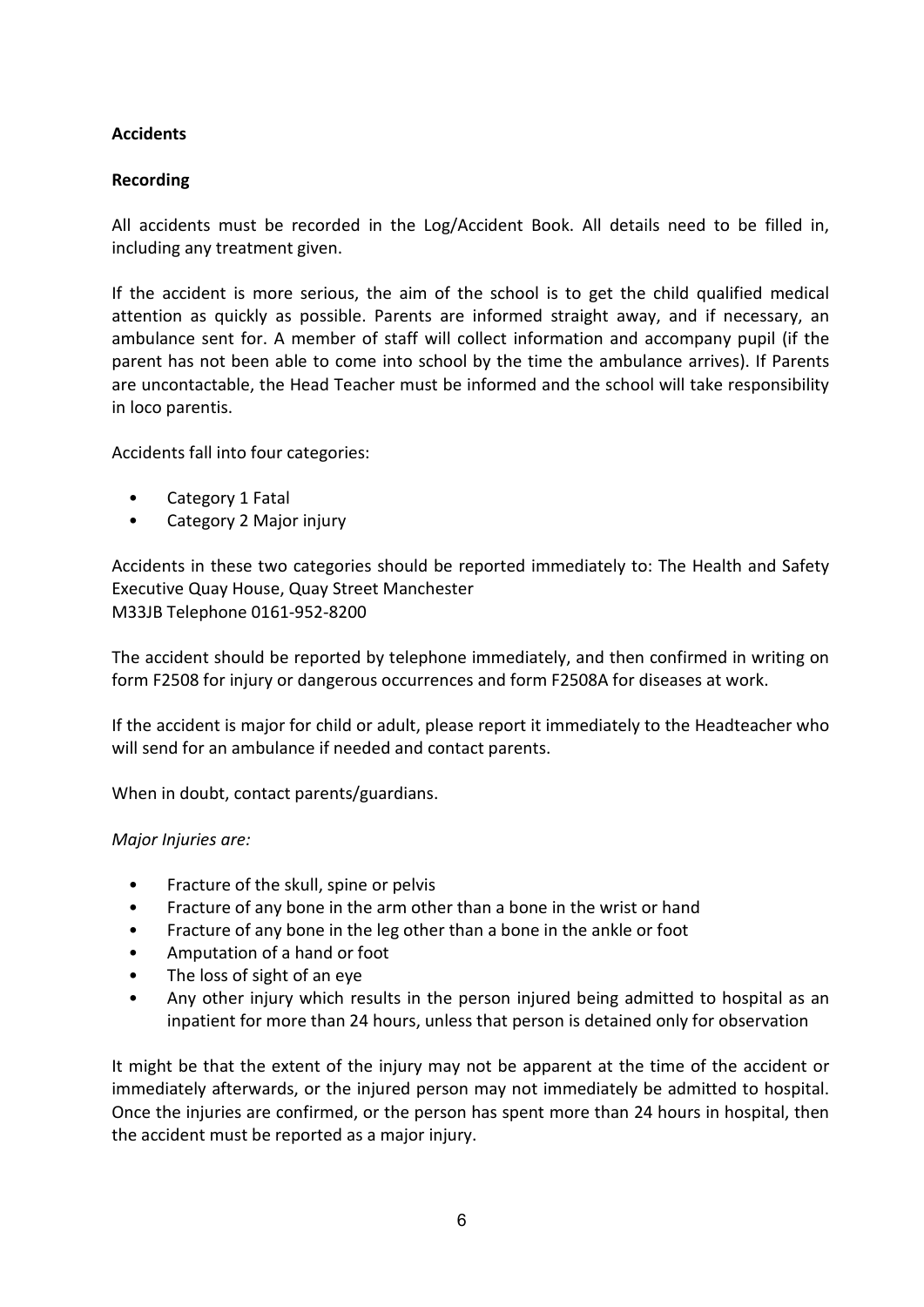# *Category 3*

Accidents to employees resulting in more than three days consecutive absence

# *Category 4 Other accidents*

These are the accidents, which more commonly occur in school. Procedure to follow: Always fill in the School Accident Book for minor injuries (including all bumps on the head, but not minor cuts and grazes). This is kept in the School Office.

If a child has a bump on the head you must ring home and contact the parent/guardian (or send a note home with the child if the parent has not been reached by phone). Fill in the School Accident Book if the parent/guardian has to be sent for to take the child to the family doctor or to hospital for further treatment.

## **Accident Documentation**

The following documentation is attached:

- Reporting of school accidents to the Health and Safety Executive
- Form F2508

## **Reporting School Accidents**

Certain accidents arising out of or in connection with work are reportable to the Health and Safety Executive under the requirements of the Reporting of Injuries, Diseases, and Dangerous Occurrences Regulations 1985. The following gives practical advice to schools on compliance with this duty.

It is not a complete statement of the duty.

### **Employee Accidents**

(This applies to all School employees and self-employed persons on school premises).

Any accident to an employee resulting in a fatal or major injury must be reported to the HSE immediately by telephone. The details must be confirmed on Form F2508 within 7 days.

If the accident does not result in a fatal or major injury, but the employee is incapacitated from their normal work for more than three days (excluding the day of the accident) there is no need to telephone, but Form 2508 must be completed and sent to the HSE within seven days of the accident.

### **Pupil Accidents (Including accidents to any visitors not at work)**

Fatal and major injuries to pupils on school premises during school hours must be reported in the same way as those to employees. However, injuries during play activities in playgrounds